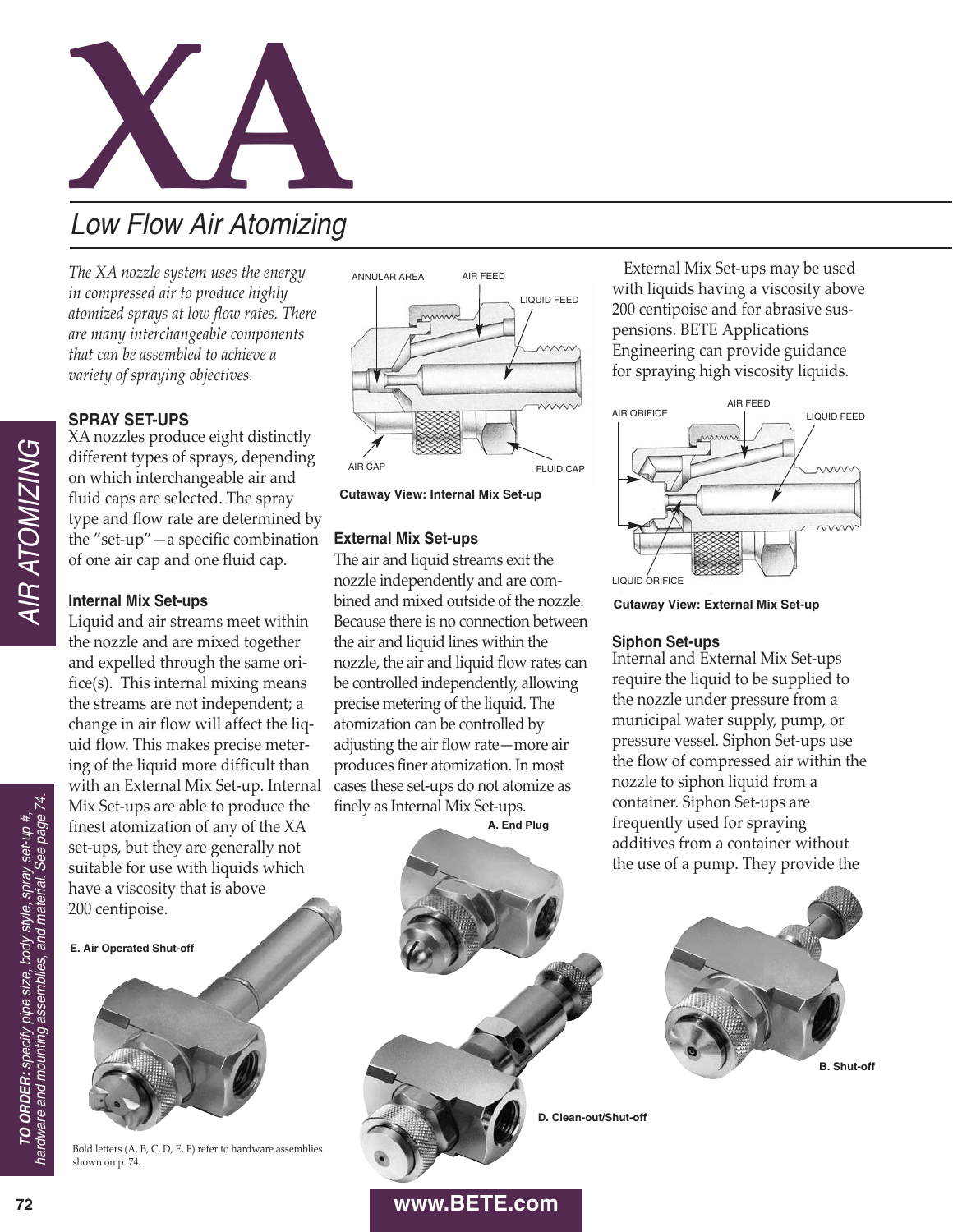lowest flow rates available in the XA series (as low as 0.1 GPH). They are generally not suitable for use with liquids having a viscosity above 200 centipoise.

By supplying the liquid under pressure, SR Set-ups may be used with liquids having a viscosity above 200 centipoise. In this case, the liquid flow rate is regulated by the fluid cap, and can be determined by using the EF chart for the specific fluid cap.

## **BASIC OPERATION**

The basic XA nozzle assembly consists of a body, a spray set-up, and a "hardware assembly" that can provide shut-off and clean-out capabilities.

# The **XA00 Square Body** is the basic **Non-Automatic Operation**

component of a non-automatic XA nozzle. Air and liquid feeds are located at opposite ends, perpendicular to the spray.

The **XA03 Body** has air and liquid feeds on one side, perpendicular to the spray axis.

The **XA05 Body** has air and liquid inlets located in-line with the spray. *Hardware assemblies cannot be used with the XA05 body.*

**XA00 Body with C Hardware**

#### **Hardware Assemblies for Non-Automatic Operation**

**A. Plug.** The minimum option hardware assembly required for XA operation. Provides neither clean-out nor shut-off.

**B. Shut-off.** Turning the knurled knob will stop the flow of liquid to the nozzle. Should not be used to meter the flow of liquid.

**C. Clean-out.** Pressing the springloaded plunger will force a small diameter rod through the liquid orifice, cleaning any obstruction. Useful for intermittent spraying of a liquid that may dry in the orifice when not in use.

**D. Clean-out/Shut-off.** Combines functions of hardware assemblies B and C in one unit.



**PR Air Cap**



**XA 01/02 Body with E or F Hardware**

**XA05 Body**

#### **www.BETE.com**

**PF Air Cap**

**FF Air Cap**

CALL 413-772-0846 Call for the name of your nearest BETE representative.

9780-2

Call for the name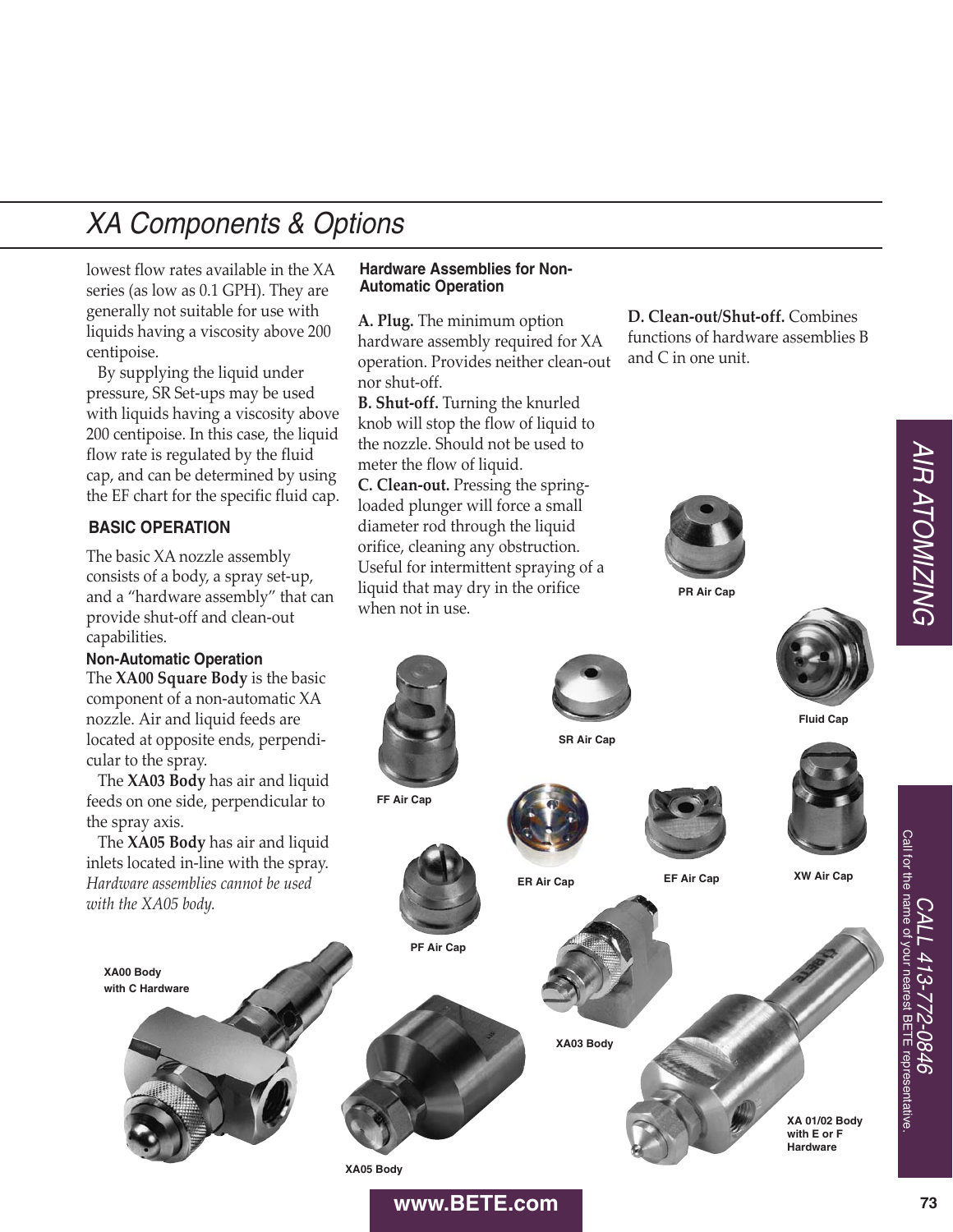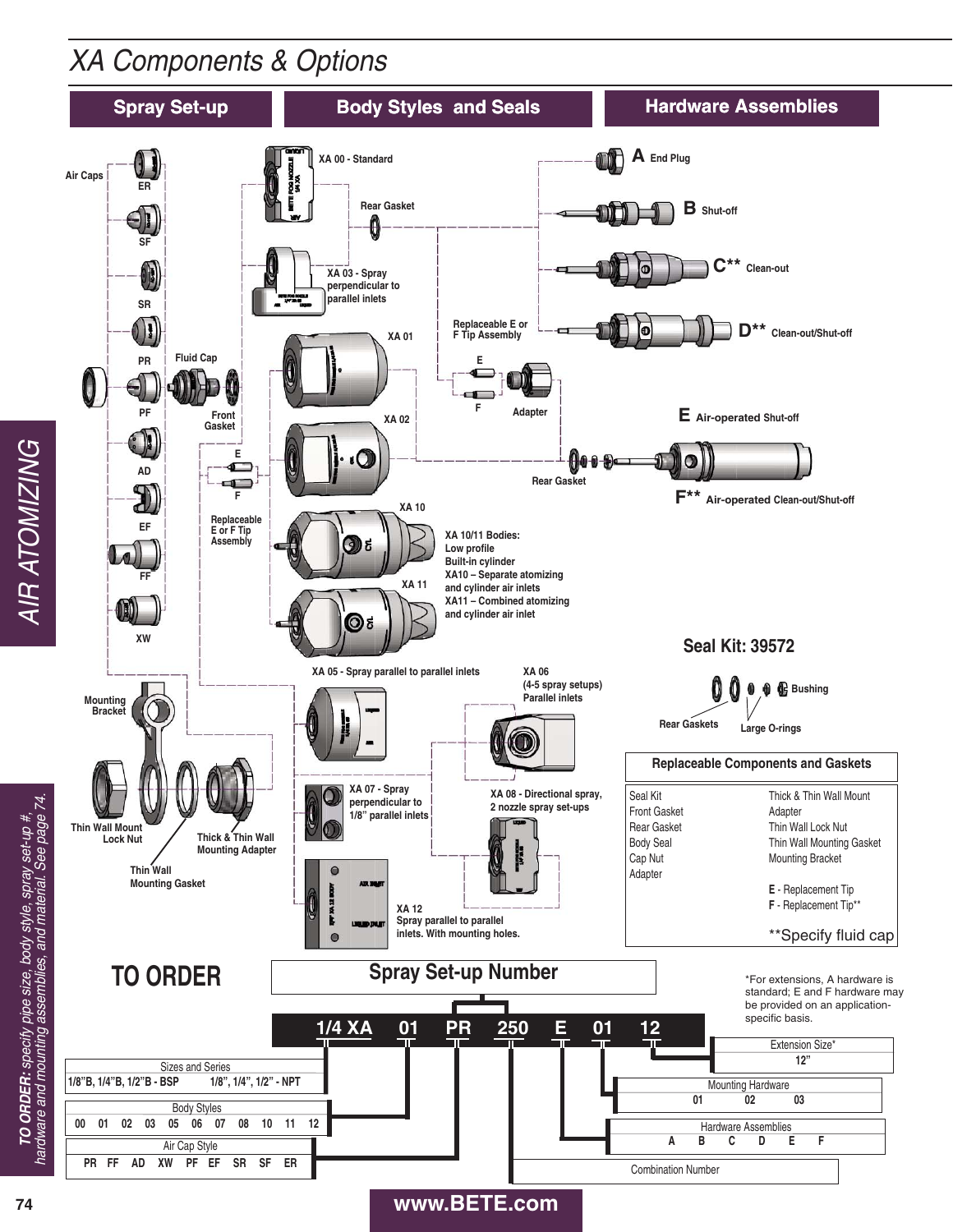# **AUTOMATIC OPERATION**

For critical applications which require automatic, no-drip, or highspeed spray shut-off, the XA can be supplied with an air cylinderoperated shut-off or clean-out/shutoff. These air cylinders provide virtually instantaneous liquid shut-off at rates of up to 180 cycles per minute. *The air cylinders require a minimum of 80 PSI to run that fast.*

The **XA01, XA02, XA10, and XA11 Round Bodies** are rugged, highly reliable, and well suited to the rigors of high-cycle automatic operation. They have been designed to simplify the feed piping required for installing automatic nozzles by providing a constant location for the air inlet piping. With their neat, professional appearance, they are particularly recommended for OEM applications. **Bodies for Automatic Operation**

The **XA01 Round Body** has one inlet for air and one for liquid. Because the air inlet supplies air for both cylinder movement and liquid atomization, spraying during startup and shut-off is not as crisp and precise as with the XA02. *The XA01 body cannot be used with atomizing air pressure under 30 PSI.*

The **XA02 Round Body** has two inlets for air and one inlet for liquid. One of the air inlets supplies the cylinder and the other supplies atomizing air. The XA02 body

must be used when the air cylinder operates at a different pressure from the atomizing air or where the atomizing air is supplied below 30 PSI. *NOTE: The XA00 Square and XA03 Bodies used for non-automatic operation can also be used, with hardware assemblies E or F, for automatic operation. Special design features allow field upgrading to automatic operation.*

The **XA10 and XA11 Bodies** have a built in air-operated cylinder. The integral cylinder provides a smaller profile for use where space is limited.

#### **Hardware Assemblies for Automatic Operation**

**E. Air-Operated Shut-off.** Removal of air pressure to the cylinder causes a spring-loaded poppet valve actuator to shut off liquid flow.

**F. Air-Operated Clean-out/Shut-off.** Operation similar to E, but includes a clean-out needle.

# **SOLENOID VALVES**

Electrically operated solenoid valves can be used to control the operation of any XA nozzle. BETE can supply solenoid valves matched to your specific application.

#### **Solenoids for Automatic XA Nozzles.**

A 3-way, quick-exhaust solenoid valve is required to operate the E or F hardware assembly. The valve is located in the line that supplies air to



**Simple piping and robust design describe this multiple nozzle XA lance.**



**The XA06 manifold body can be fitted with up to five nozzle setups and is often used for humidification of large areas.**

**www.BETE.com**

the cylinder, as close to the nozzle as possible. Independent control of the atomizing air of an XA02 or square body requires an additional 2-way solenoid valve.

#### **Solenoids for Non-Automatic XA Nozzles.**

Two-way solenoid valves can be used to stop and start the flow of air and liquid to any non-automatic XA nozzle.

#### **FILTERS, REGULATORS AND STRAINERS**

For optimum reliability, every pressure-fed XA nozzle should have a strainer and regulator in the liquid feed line and a filter and regulator in the air feed line. Every XA nozzle with a Siphon Feed Set-up should have a filter and regulator in the air line. The size and type of each of these components depends on the application, and can be determined by your BETE sales representative. BETE maintains an inventory of filters, strainers, and regulators that can be supplied with your XA nozzle to ensure reliable operation. These components can be purchased individually or in kit form.



**Corrosion-resistant XA in PVC**

CALL 413-772-0846 Call for the name of your nearest BETE representative.

**72-0846 BEIE** 

Call for the name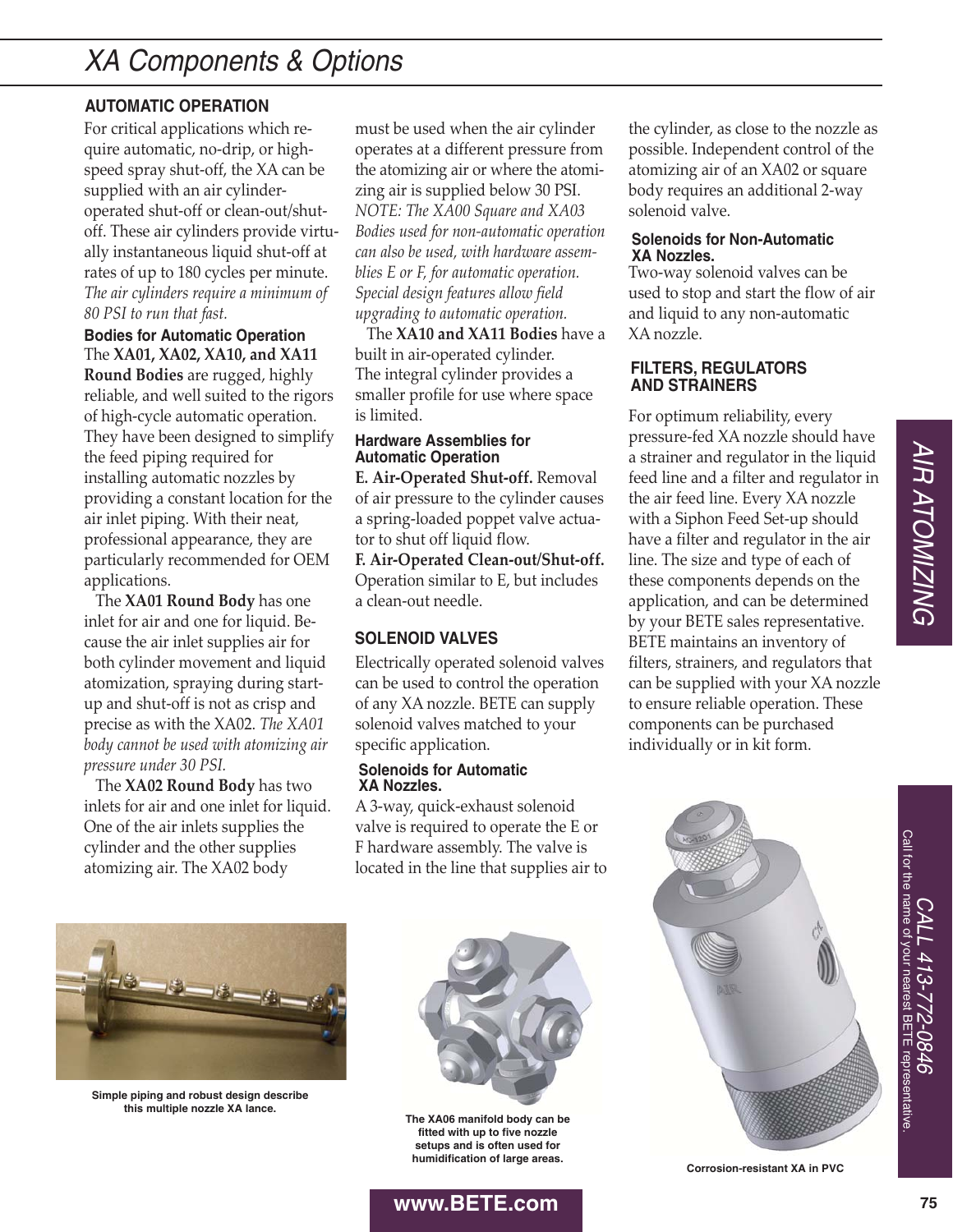# **SPRAY EXTENSIONS**

The spray set-up can be moved away from the nozzle body by using optional 6" or 12" extensions. These allow the spray to be moved closer to the target while keeping the nozzle body and associated piping at a distance.

# **MOUNTING HARDWARE**

In many XA installations the nozzle is supported by the rigid metal pipe that supplies air or liquid. There are several components which can provide support for the XA Bodies when it isn't appropriate to suspend the nozzle from piping; for example, when the nozzle will spray through the wall of a tank or duct, or when the air and liquid will be supplied through flexible tubing. All XA bodies except the XA03 can be used with any of the mounting hardware described here.

# **Thin Wall 02 Adapter**

Three-piece adapter used to support an XA nozzle with the body located outside a tank or duct having a relatively thin (less than 3/8") wall and the spray directed into the interior. To use this adapter, a  $1-1/16$ " diameter hole must be drilled through the wall. This adapter both secures the air cap and attaches the nozzle body to the tank wall. **76 EXECUTE: EXECUTE: 26 EXECUTE: 26 EXECUTE: 26 EXECUTE: 26 WHATOMIZING CONTRACT CONTRACT CONTRACT CONTRACT CONTRACT CONTRACT CONTRACT CONTRACT CONTRACT CONTRACT CONTRACT CONTRACT CONTRACT CONTRACT** 



#### **XA02 with Thin Wall 02 Adapter**

## **Thick Wall 01 Adapter**

Similar in design and function to the Thin Wall Adapter, but intended for use with tanks or ducts with walls that are thick enough (3/8" or over) to be drilled and tapped for a 3/4" NPT thread.



#### **XA02 with Thick Wall 01 Adapter**

## **Mounting Bracket 03 Adapter**

This bracket is used in combination with a Thin Wall Adapter to support an  $XA$  nozzle from a  $1/2$ "-diameter metal rod. The bracket allows flexibility in aiming the spray.

# **MATERIALS**

#### **Bodies, Fluid Caps, Air Caps, Hardware Assemblies, Mounting Hardware**

The standard materials for the XA series are nickel-plated brass and 303 and 316 stainless steels. Other metals and plastics can be supplied on request. See page 13 for a complete material list.

#### **Air Cylinders**

The air cylinders used for XA hardware assemblies E and F have rods and cylinders made of stainless steel and end caps made of anodized aluminum. All metal parts in contact with the spray liquid are 316 stainless steel.

## **Seals**

The standard material for XA gaskets is compressed fiber with a neoprene binder. For installations requiring FDA approval, SBR gaskets are available. Other elastomeric and metallic gasket materials can be supplied on request.

The standard material for O-rings in XA automatics is Viton®. Other materials available on request.



**BETE can fabricate XA nozzles into any number of lance assembly variations**

**Automatic XA nozzles in a manifold configuration used for coating a very wide product**



**XA03 Mounting Bracket**

**Spray lance (see page 107) with a right angle XA and quick-connect fittings**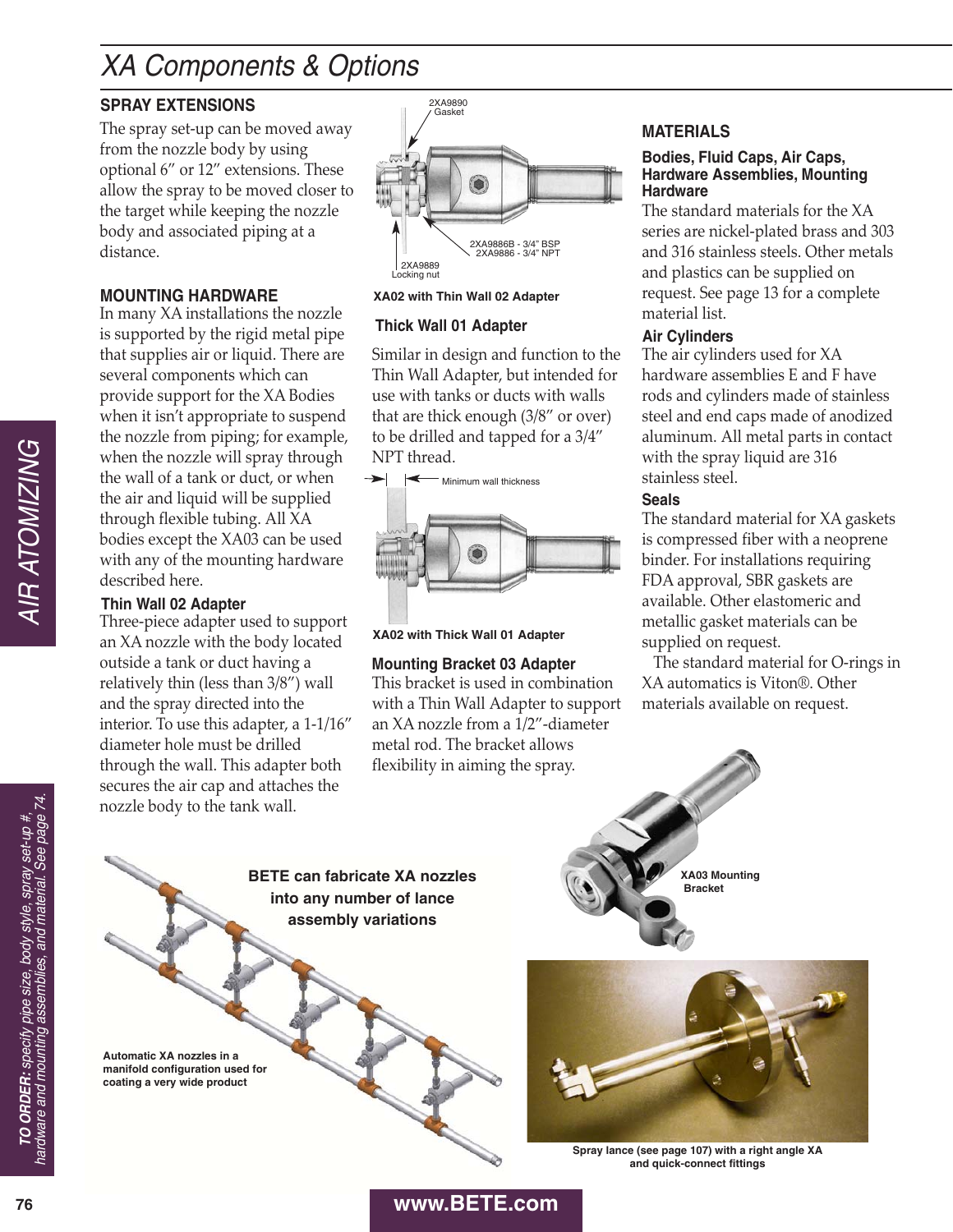**Dimensions are approximate. Check with BETE for critical dimension applications.**

# **Spray Set-up Numbers**

| <b>SPRAY</b><br><b>SET-UP</b> |                                                | <b>PIPE</b><br>SIZE<br><b>BSP or NPT</b> | <b>SET-UP</b><br>NO.              | FLUID<br><b>CAP</b>                       | AIR<br><b>CAP</b>          |  |  |
|-------------------------------|------------------------------------------------|------------------------------------------|-----------------------------------|-------------------------------------------|----------------------------|--|--|
| EF                            | <b>FLAT</b><br><b>FAN</b><br>(EXTERNAL<br>MIX) | 1/8<br>0R<br>1/4                         | EF 050<br>EF 100<br>EF 150        | FC7                                       | AC1001<br>AC1003<br>AC1001 |  |  |
|                               |                                                |                                          | EF 200<br>EF 250                  | FC4                                       | AC1003<br>AC1001           |  |  |
|                               |                                                |                                          | EF 300<br>EF 350                  | FC3                                       | AC1003<br>AC1002           |  |  |
|                               |                                                |                                          | EF 400                            | FC <sub>6</sub>                           | AC1004                     |  |  |
|                               |                                                |                                          | EF 450<br>EF 500                  | FC <sub>2</sub>                           | AC1002<br>AC1004           |  |  |
|                               |                                                |                                          | EF 550<br>EF 600                  | FC <sub>1</sub>                           | AC1002<br><u>AC 1004</u>   |  |  |
|                               |                                                |                                          | EF 650<br>EF 700                  | FC <sub>8</sub>                           | AC1005                     |  |  |
|                               |                                                |                                          | EF 750                            | FC9<br>FC5                                | AC1005<br>AC1005           |  |  |
|                               |                                                | 1/2                                      | EF 5050                           | FC501                                     | AC5001                     |  |  |
| <b>SF</b>                     | <b>SIPHON</b><br><b>FLAT</b><br>FAN            | 1/8<br>0R<br>1/4                         | SF 050<br>SF 100                  | FC3<br>FC6                                | AC1101<br>AC1102           |  |  |
|                               |                                                |                                          | SF 150<br>SF 200                  | FC <sub>2</sub><br>FC2                    | AC1103<br>AC1104           |  |  |
|                               |                                                |                                          | SR 050                            | FC7                                       | AC1201                     |  |  |
|                               |                                                | 1/8                                      | SR 150<br>SR 200                  | FC4<br>FC4                                | AC1201<br>AC1202           |  |  |
| SR                            | <b>SIPHON</b><br><b>ROUND</b>                  | OR<br>1/4                                | SR 250                            | FC <sub>3</sub>                           | AC1202                     |  |  |
|                               |                                                |                                          | SR 400<br>SR 450                  | FC <sub>1</sub><br>FC5                    | AC1204<br>AC 1205          |  |  |
|                               |                                                | 1/2                                      | SR 5050                           | FC501                                     | AC5201                     |  |  |
| PF                            | <b>PRESSURE</b><br><b>FLAT</b><br><b>FAN</b>   | 1/8<br>0R<br>1/4                         | PF 050<br>PF 100                  | FC4<br>FC <sub>3</sub>                    | AC1301<br>AC1303           |  |  |
|                               |                                                |                                          | PF 150                            | FC3                                       | AC1301                     |  |  |
|                               |                                                |                                          | PF 200<br>PF 250                  | FC3<br>FC2                                | AC1302<br>AC1304           |  |  |
|                               |                                                |                                          | PF 300                            | FC1                                       | AC1304                     |  |  |
|                               |                                                |                                          | PF 350<br><b>PF 400</b>           | FC1<br>FC <sub>5</sub>                    | AC 1305<br>AC1306          |  |  |
|                               |                                                | 1/2                                      | PF 5050<br>PF 5100                | FC501<br>FC502                            | AC5301<br>AC5302           |  |  |
|                               | <b>EXTRA</b>                                   | 1/8 OR 1/4                               | XW 050                            | FC <sub>8</sub>                           | AC1401                     |  |  |
| XW                            | <b>WIDE-ANGLE</b><br><b>ROUND</b>              | 1/2                                      | XW 5050                           | FC502                                     | AC5401                     |  |  |
|                               |                                                | 1/8                                      | <b>PR 050</b><br>PR 100           | FC4<br>FC4                                | AC1501<br>AC 1502          |  |  |
|                               |                                                | 0R                                       | PR 150                            | FC3                                       | AC1502                     |  |  |
| PR                            | <b>PRESSURE</b><br><b>ROUND</b>                | 1/4                                      | PR 200<br>PR 250                  | FC <sub>2</sub><br>FC1                    | AC1503<br>AC1503           |  |  |
|                               |                                                |                                          | PR 300                            | FC <sub>5</sub>                           | AC1504                     |  |  |
|                               |                                                | 1/2                                      | PR 5050<br>PR 5100                | FC501<br>FC502                            | AC5501<br>AC5502           |  |  |
|                               |                                                |                                          | AD 050                            | FC4                                       | AC1601                     |  |  |
| AD                            | <b>WIDE</b><br><b>ANGLE</b><br><b>ROUND</b>    | 1/8<br>OR<br>1/4                         | AD 100<br>AD 150                  | FC <sub>2</sub><br>FC2                    | AC1603<br>AC1602           |  |  |
|                               |                                                |                                          | AD 200                            | FC <sub>1</sub>                           | AC1603                     |  |  |
|                               |                                                |                                          | AD 250<br>AD 300                  | FC1<br>FC5                                | AC1604<br>AC1605           |  |  |
|                               |                                                | 1/2                                      | AD 5050                           | FC501                                     | AC5601                     |  |  |
|                               |                                                |                                          | AD 5100<br>AD 5150                | FC501<br>FC501                            | AC5602<br>AC5603           |  |  |
|                               |                                                |                                          | AD 5200                           | FC502                                     | AC5604                     |  |  |
| FF                            | DEFLECTED<br>FLAT FAN                          | 1/8 OR 1/4                               | FF 050                            | FC10                                      | AC1701                     |  |  |
|                               |                                                | 1/8                                      | ER 050<br>ER 150<br>ER 250        | FC7<br>FC4<br>FC <sub>3</sub>             | AC1801                     |  |  |
| ER                            | <b>NARROW</b><br>ANGLE<br><b>ROUND</b>         | OR<br>1/4                                | <b>ER 350</b><br>ER 450<br>ER 550 | FC6<br>FC2<br>FC1                         | AC1802                     |  |  |
|                               |                                                |                                          | ER 650<br>ER 750<br>ER 850        | FC <sub>3</sub><br>FC9<br>FC <sub>5</sub> | AC1803                     |  |  |

#### **Dimensions with Hardware Options for** *XA00 Body, BSP or NPT*

|      |          | Dimensions in inches |          |         |          |  |  |
|------|----------|----------------------|----------|---------|----------|--|--|
| Pipe | Hardware | W                    | X        | Υ       | Max. "Z" |  |  |
| Size | Option   |                      |          |         |          |  |  |
|      | A        |                      |          |         | 9/16     |  |  |
| 1/8  | В        |                      |          |         | 15/8     |  |  |
| OR   | с        | 7/8                  | 1 1 1/16 | 1 15/16 | 25/8     |  |  |
| 1/4  | D        |                      |          |         | 33/16    |  |  |
|      | E        |                      |          |         | 4 1/16   |  |  |
|      | F        |                      |          |         | 4 1/16   |  |  |
| 1/2  | A        | 11/4                 | 21/2     | 2 11/16 | 1        |  |  |



**Overall Dimensions of XA Assemblies with XA00 Body (Shown with E or F Hardware)**







**AIR ATOMIZING** 

**77** AIR ATOMIZING CALL 413-772-0846<br>Call for the name of your nearest BETE repre Call for the name of your nearest BETE representative. CALL 413-772-0846 representative